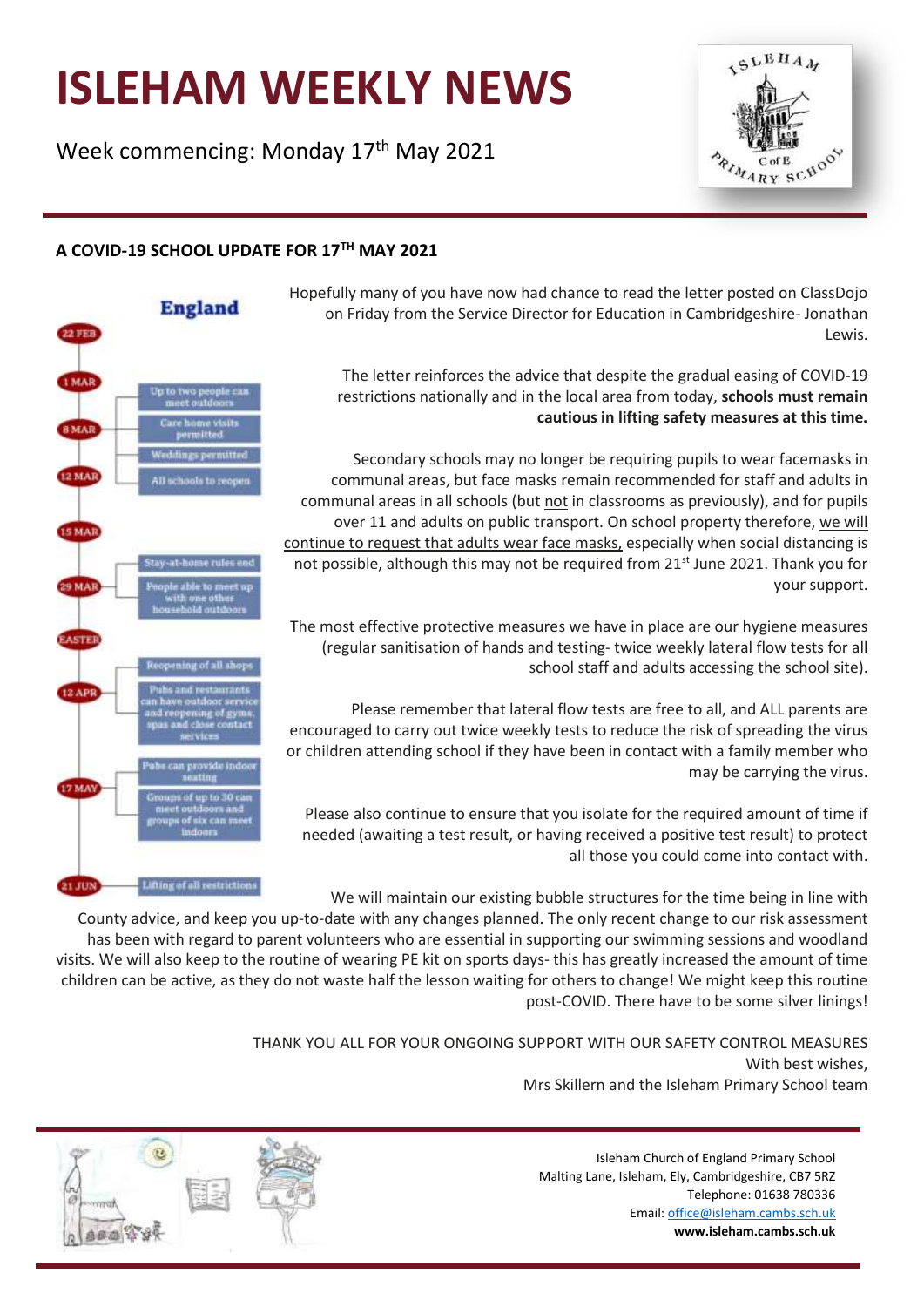# **SCHOOL AMBASSADORS' CHANGING ROOMS PROJECT**



Our school swimming pool changing rooms project is starting to take shape! Thank you to those who have volunteered to help us. I will give a 'shout out' to those who have helped us along the way once we have completed our fabulous project!

# **We are still in need of paints if anyone does work somewhere or know somewhere where we may be able to buy at a reduced price, or anyone does have any part tins they can spare?**

We still need any part tins or whole tins of :-

- Kitchen or bathroom paint in white, blue, yellow or green (any shade) for the walls and ceilings
- Gloss paint in white, blue, red or green for the outside doors

If you have any of these, please contact Ashton, Belle, Emily, Nicole and Oliver via [office@isleham.cambs.sch.uk](mailto:office@isleham.cambs.sch.uk) THANK YOU, The School Ambassadors

#### **YEAR 1 WOODLAND VISITS**

Year 1 had a great time at Suzie's woods last week- thank you to all our helpers.



#### **FUNDRAISER- TRIATHLON**

Hopefully you have now all received your triathlon sponsorship form for the week of the 14<sup>th</sup> June- please start collecting sponsors for the swimming, cycling and running event. Thank you.

Payments after the event can be handed in in cash or cheque made payable to Isleham PTA, or made via SIMSPay.





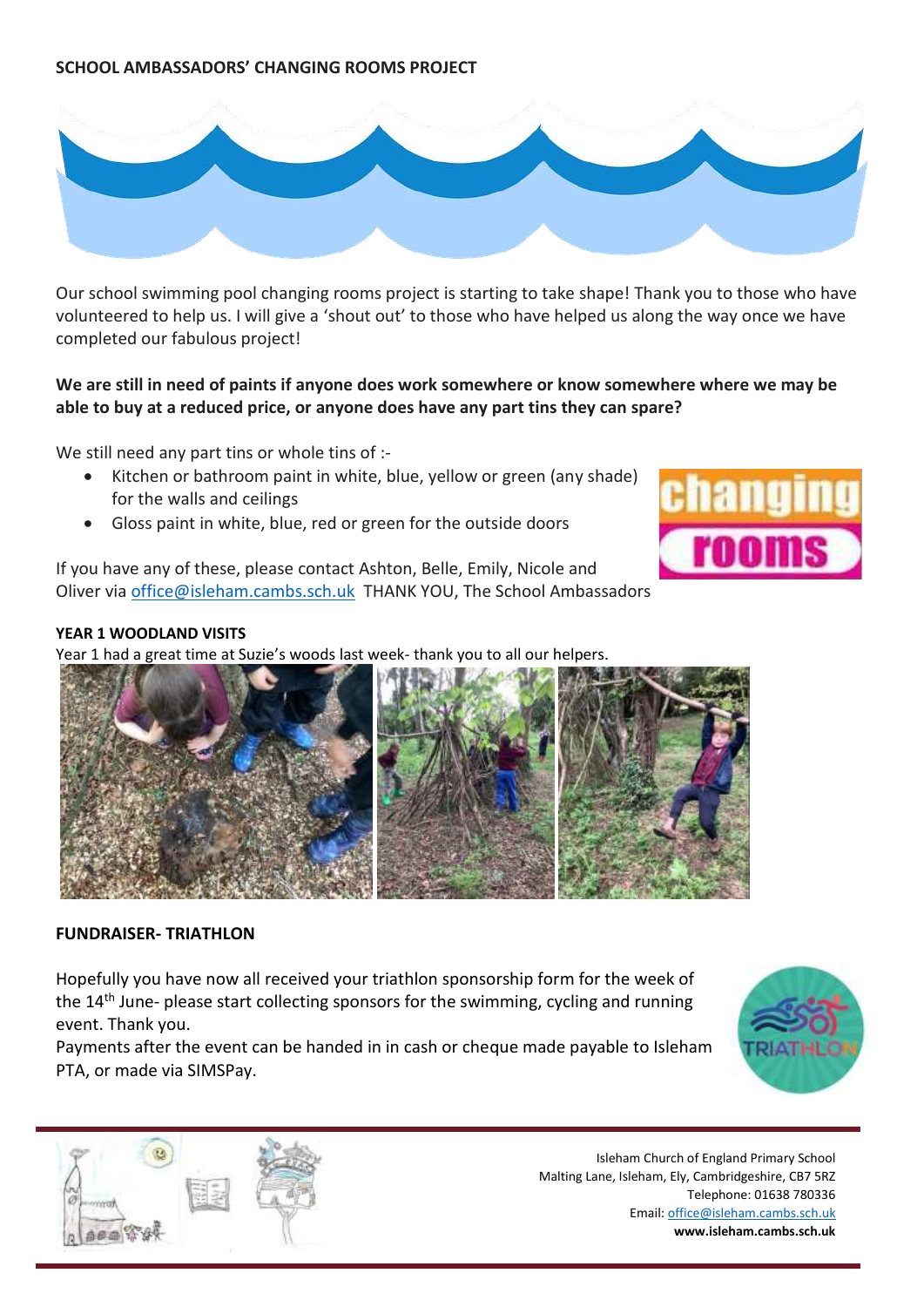#### **WORK TO SHARE**

Year 5 have been learning about Ancient Egyptian food and Chariot Racing. Last week they created these persuasive invitations to a special feast on papyrus. This look amazing. Well done.

**ATR** ovice **ING BAC** ad the You have been layted  $SU$ mated to a<br>fine for an<br>Photosy Eln  $H_{R}$  sun. C back You have been inisted ow Chariot to the past and Chariot The Phy YOU COME MASS OF *Singh Time* **TO-DE AgylCH** erwise your have but it wante to MENU **STARTER** humsely lang **DRINKS** ou to fitally teated bread s you it<br>"high you"<br>race Tilis **Light** rit race Beck trut or ver east of the year MAIN will be free. Fish and car ove ingenes cheque and chicke race uten **PUDCING**  $\frac{1}{2} \frac{1}{2} \frac{1}{2} \frac{1}{2} \frac{1}{2} \frac{1}{2} \frac{1}{2} \frac{1}{2} \frac{1}{2} \frac{1}{2} \frac{1}{2} \frac{1}{2} \frac{1}{2} \frac{1}{2} \frac{1}{2} \frac{1}{2} \frac{1}{2} \frac{1}{2} \frac{1}{2} \frac{1}{2} \frac{1}{2} \frac{1}{2} \frac{1}{2} \frac{1}{2} \frac{1}{2} \frac{1}{2} \frac{1}{2} \frac{1}{2} \frac{1}{2} \frac{1}{2} \frac{1}{2} \frac{$ The 27144 helmte THE FEAT OF THE RAY The Egge Fun **Majo** and to a small the as tar browl **PACKERS** Badily  $that$  of  $id$ is transport **Sill Urry** 1 90 Ma of Twire sten alter now. iar<br><del>ul udlarbu</del> 联邦 K

Here are some of Year 3's evaluations of their Van Gogh artwork too overleaf…. The children took photographs of their work and wrote about them using pic collage

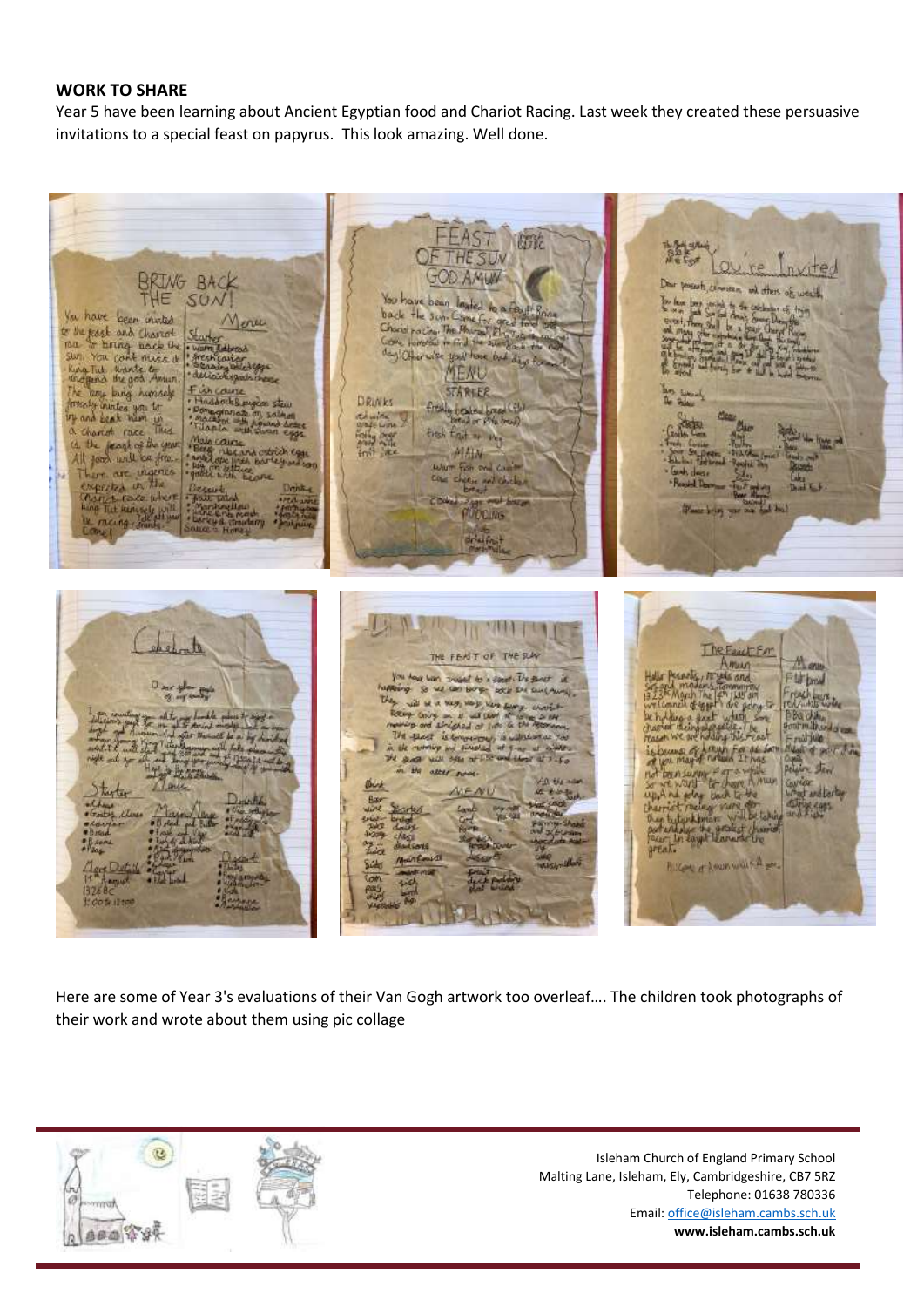#### My Van Gogh sunflowers



NIDEN AND I HAVE BEEN **OISCUSSING THE**<br>SUNFLOWERS BY VINCENT AN GOGH ! DISLINED THE AINTING BECAUSE THERE **IS A DEAD SUNFLOWER**<br>WD ALL THE OTHER DNES ARE ALIVE WE DID LINE **HE PAINTING BECAUSE IT** IS COLOURFUL IN TERMS OF STYLE WE LIKED THE **WAY THE ARTIST USED** THE NORMAL COLOUR OF A **SUNFLOWED** 



I have created my own sunflowers in the style of Vincent Van Gogh.I disliked the ipad sunflower because it was really hard to control my finger.Another thing I disliked was I couldn't get the petals right.I would improve my clay one because one of my petals fell off so next time I would use more water.







on because there the painting was how many flowers there<br>are. In terms of style we liked the way the



**Noah** 

# **My Vincent Van Gogh Sunflowers**



I have created my own sunflowers in the style of Vincent Van Gogh. I liked the clay tiles because making them was really fun and colouring them was really fun as well. Another thing I liked was the 3D sunflowers because cutting it out and sticking them together was fun. I would improve nothing because I think it is fine the way it is. Next time I would like it to be similar because then I would think it will be good like the other sunflowers I made.

Year 3 and I have been discussing the **Sunflowers by Vincent Van Gogh. On** the whole, I liked the painting because the painting looks really realistic. Another reason I liked the painting is because I really like sunflowers. In terms of style I liked the way the artist mada it solved istic.